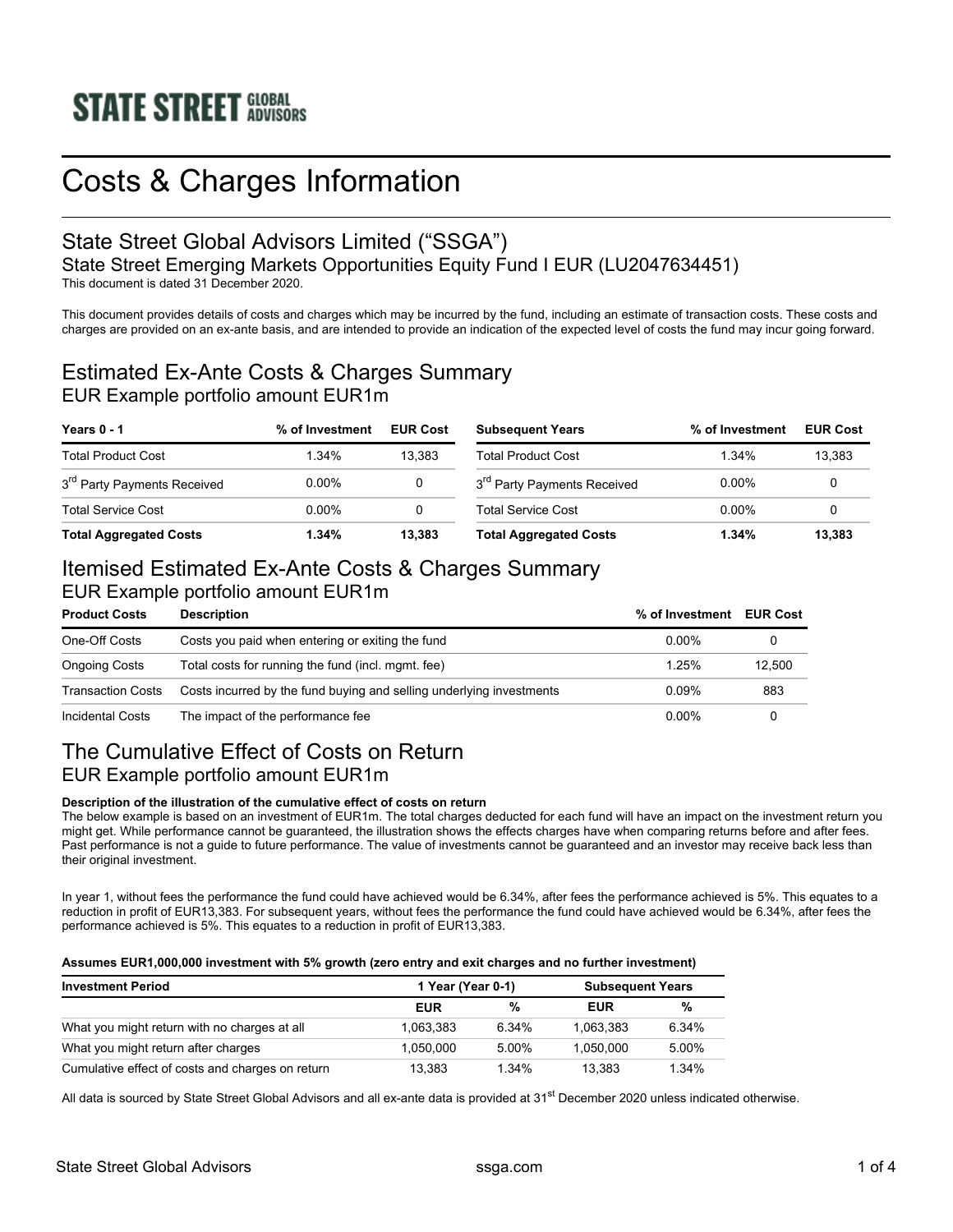## State Street Global Advisors Limited ("SSGA")

#### State Street Emerging Markets Opportunities Equity Fund I EUR (LU2047634451)

The costs disclosed below relate to the period 1<sup>st</sup> January 2020 - 31<sup>st</sup> December 2020.

This document provides details of costs and charges actually incurred by the fund (ex post).

#### Ex-Post Costs & Charges Summary EUR Example portfolio amount EUR1m

|                                         | % of Investment | <b>EUR Cost</b> |
|-----------------------------------------|-----------------|-----------------|
| <b>Total Product Cost</b>               | 1 $34\%$        | 13.383          |
| 3 <sup>rd</sup> Party Payments Received | $0.00\%$        | 0               |
| <b>Total Service Cost</b>               | $0.00\%$        | 0               |
| <b>Total Aggregated Costs</b>           | 1.34%           | 13,383          |

## Itemised Ex-Post Costs & Charges Summary

#### EUR Example portfolio amount EUR1m

| <b>Product Costs</b>     | <b>Description</b>                                                   | % of Investment EUR Cost |        |
|--------------------------|----------------------------------------------------------------------|--------------------------|--------|
| One-Off Costs            | Costs you paid when entering or exiting the fund                     | $0.00\%$                 |        |
| <b>Ongoing Costs</b>     | Total costs for running the fund (incl. mgmt. fee)                   | 1 25%                    | 12.500 |
| <b>Transaction Costs</b> | Costs incurred by the fund buying and selling underlying investments | 0.09%                    | 883    |
| <b>Incidental Costs</b>  | The impact of the performance fee                                    | $0.00\%$                 |        |

### The Cumulative Effect of Costs on Return

The total charges deducted for each fund have an impact on your investment return throughout the course of the year. Whilst performance cannot be guaranteed, the illustration shows the effects charges have when comparing returns before and after fees. Past performance is not a guide to future performance. The value of investments cannot be guaranteed and an investor may receive back less than their original investment.

Cumulative effect of costs and charges on return 1.34%

**%**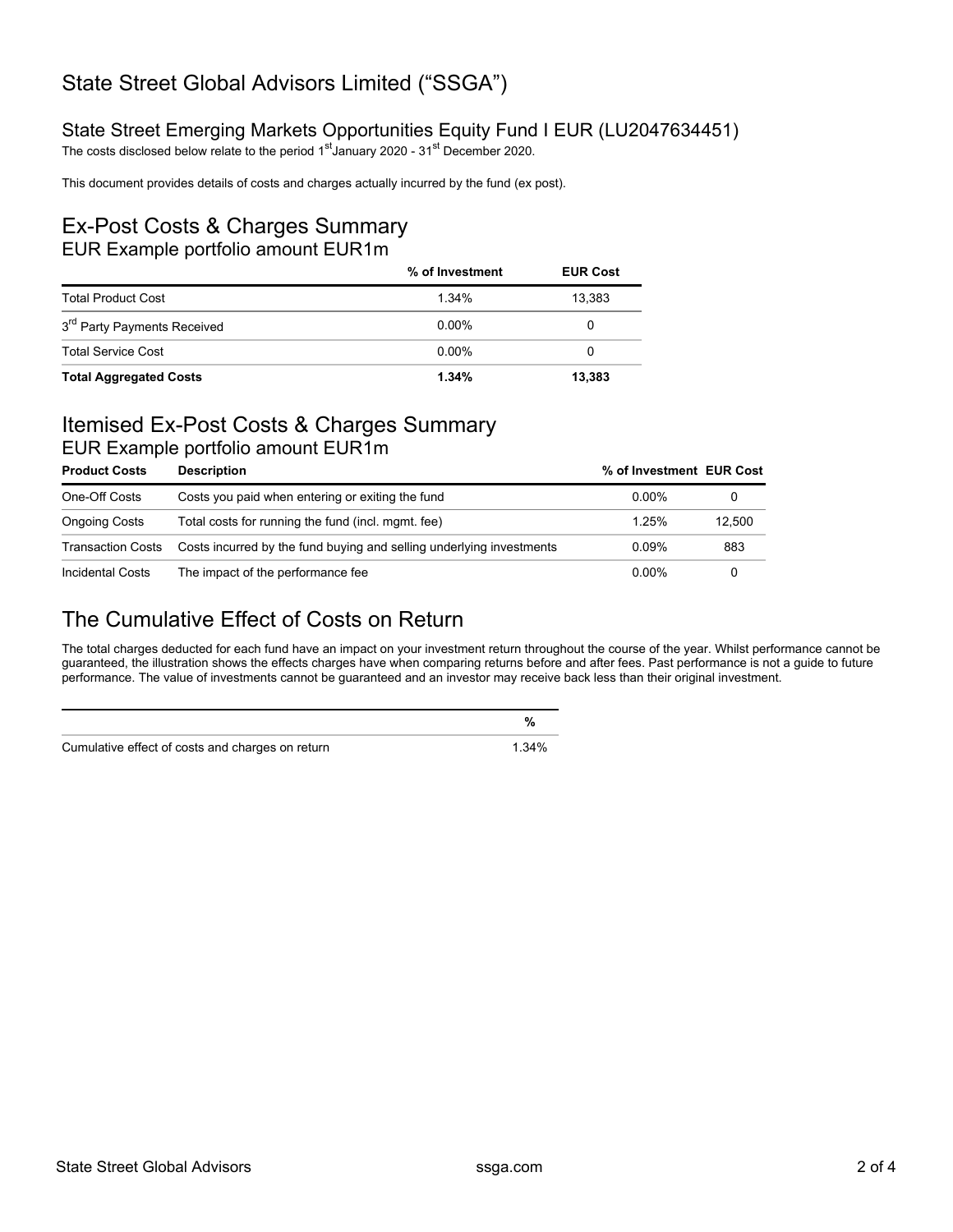#### Costs & Charges Information **Marketing Communication.**

The ex-ante costs provided herein are forward looking costs. These forward looking cost figures are estimates based on historic data where available and relevant, or are based upon the MIFID II guidelines for producing reasonable estimated forward looking cost figures when historic data is not available. Actual cost figures, which will be reported annually, may vary from estimates given herein. The numbers shown above are the average cost and charges that SSGA anticipates that you may incur. This is based, where possible, on actual cost and charges, and when such data is not available SSGA has made reasonable estimations on a best effort basis. SSGA reserves the right to review and amend the figures shown above. All information has been obtained from sources believed to be reliable as at date indicated unless otherwise noted, but its accuracy is not guaranteed.

There is no representation or warranty as to the current accuracy, reliability or completeness of, nor liability for, decisions based on such information and it should not be relied on as such. SSGA accepts no liability to you for any implication that the cost and charges expected in respect of: (i) a similar transaction executed at or around the same time; or (ii) the same transaction executed in future, will be the same as or similar to those shown in this document.

#### **Definitions and methodology**

| Transaction Costs (General)                                      | The 2020 transaction cost amounts have been calculated in consistency with the PRIIPS methodology<br>(Packaged Retail Investment and Insurance Products). Transaction Costs include explicit costs<br>(commissions, taxes, exchange fees), as well as implicit costs. Implicit costs have been calculated<br>using asset class specific methodologies, as detailed below.                                                                                                                                                                                     |
|------------------------------------------------------------------|---------------------------------------------------------------------------------------------------------------------------------------------------------------------------------------------------------------------------------------------------------------------------------------------------------------------------------------------------------------------------------------------------------------------------------------------------------------------------------------------------------------------------------------------------------------|
| Implicit Transaction Costs (Equity)                              | Implicit transaction costs for equity securities have been calculated by reference to the order arrival<br>price methodology. That is: the price at the time the order is transmitted to a broker for execution.                                                                                                                                                                                                                                                                                                                                              |
| Implicit Transaction Costs (Foreign<br>Exchange)                 | Implicit transaction costs for foreign exchange securities have been calculated by reference to the<br>order arrival price methodology. That is : the price at the time the order is transmitted to a broker for<br>execution. With the exception of orders sent using market on close trading instructions and position roll<br>overs, where the standard SSGA Trading Cost Analysis methodology was used. TCA calculates<br>implicit costs by reference to the close price at the predefined order dealing target time (eg. London<br>4pm FIX rate).        |
| <b>Implicit Transaction Costs (Futures)</b>                      | Implicit transaction costs for futures securities have been calculated by reference to the order arrival<br>price methodology. That is: the price at the time the order is transmitted to the internal SSGA dealing<br>desk. With the exception of orders sent using market on close trading instructions and position roll<br>overs, where the standard SSGA Trading Cost Analysis methodology was used. TCA calculates<br>implicit costs by reference to the close price one minute after the predefined order dealing target time.                         |
| Implicit Transaction Costs (Fixed Income)                        | Implicit transaction costs for fixed income securities have been calculated using the spread<br>methodology. That is: the difference between the price for buying (offer price) and the price for selling<br>(bid price) a stock or security.                                                                                                                                                                                                                                                                                                                 |
| <b>Implicit Transaction Costs (Money</b><br>Markets Instruments) | Implicit transaction costs for short-term fixed income securities have been calculated using the spread<br>methodology. That is: the difference between the price for buying (offer price) and the price for selling<br>(bid price) a stock or security.                                                                                                                                                                                                                                                                                                      |
| Anti Dilution Levies (ADL)                                       | Have been backed out from the transaction costs calculations, for the below Fund ranges : Authorised<br>Unit Trusts, Managed Pension Funds Limited, SSGA Liquidity Plc, SSGA Luxembourg SICAV, SSGA<br>Qualified Trust, State Street Authorised Contractual Scheme, State Street Global Advisors Gross Roll<br>Up Unit Trust, State Street ICAV, State Street Ireland Unit Trust, State Street Spectrum Unit Trust,<br>WindWise Property Unit Trust, WindWise Qualified Funds Plc. Eg : reported transaction costs =<br>Explicit Costs + Implicit Costs - ADL |
| <b>SPDRs Primary Market Transactions</b>                         | The impact of transactions in the primary market has been adjusted for, as below. For Fixed Income<br>Funds the Anti Dilution Levies have been backed out (please see ADL section). For Equity Funds :<br>Primary Market trades have been excluded from transaction costs calculations.                                                                                                                                                                                                                                                                       |
| 3 <sup>rd</sup> Party Payments Received                          | Third Party payments received by investment firms in connection with the investment service provided.                                                                                                                                                                                                                                                                                                                                                                                                                                                         |
| <b>Total Service Cost</b>                                        | Costs related to the provision of an investment service.                                                                                                                                                                                                                                                                                                                                                                                                                                                                                                      |